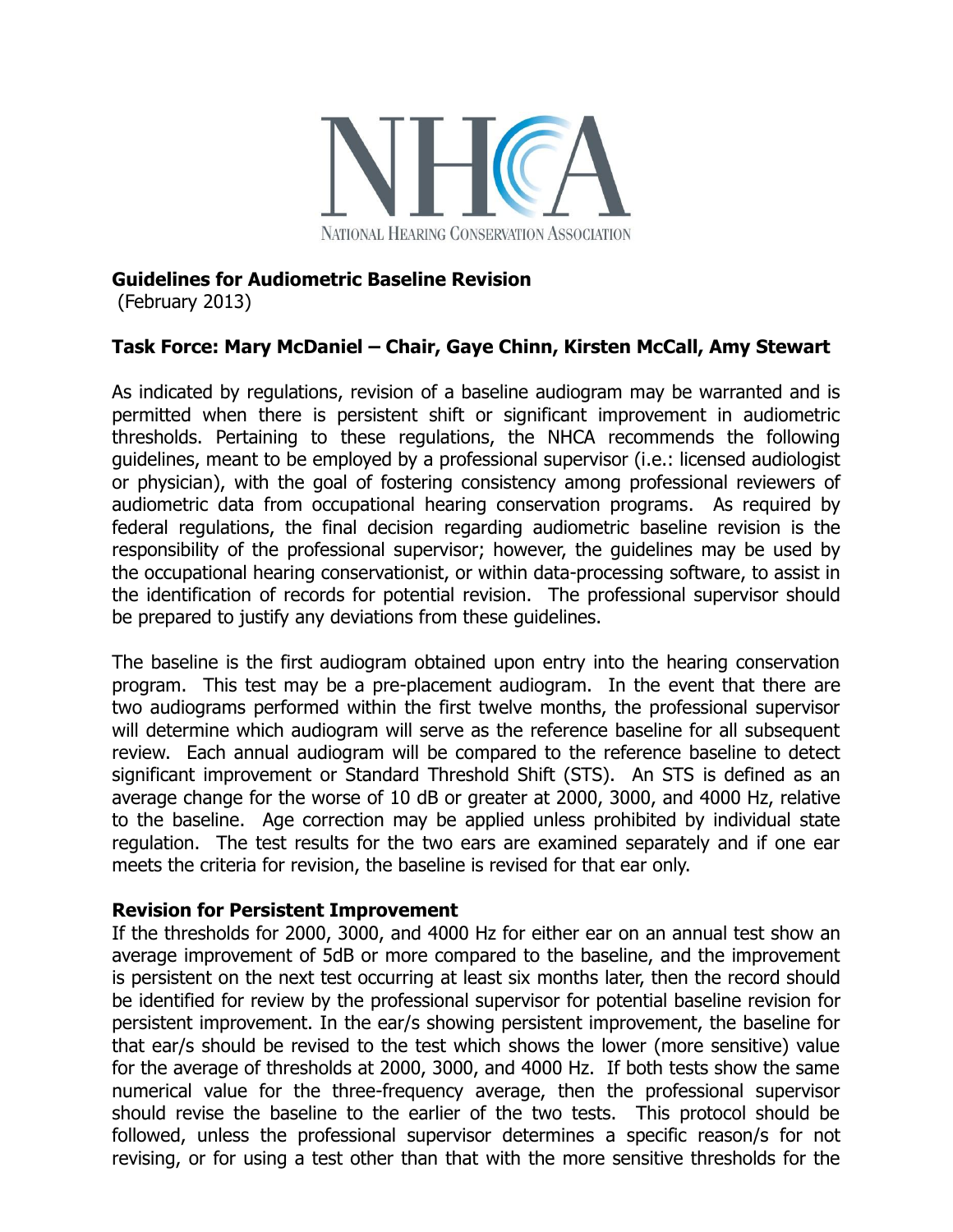revised baseline.

## **Revision for Persistent OSHA Standard Threshold Shift**

If thresholds for either ear show an STS and the STS persists on a subsequent annual test (or the next test given at least six months later), then the record should be identified for review by the professional supervisor for potential baseline revision because of persistent worsening. In the ear/s showing persistent STS, the baseline for that ear/s should be revised to the test which shows the lower (more sensitive) value for the average of thresholds at 2000, 3000, and 4000 Hz. If both tests show the same numerical value for the three-frequency average, then the professional supervisor should revise the baseline to the earlier of the two tests. This protocol should be followed, unless the professional supervisor determines a specific reason/s for not revising, or for using a test other than that with the more sensitive thresholds for the revised baseline.

Following an STS, a retest may be conducted within 30 days of the annual test and may be substituted for the annual test if the retest shows better (more sensitive) results for the average threshold at 2000, 3000, and 4000 Hz. If a retest confirms the STS shown on the annual test, the baseline will not be revised at that point because the required six-month interval demonstrating persistent STS has not elapsed. The purpose of the six-month requirement is to prevent premature baseline revision when STS is the result of a temporary medical condition or other event affecting hearing.

All cases of STS must have appropriate follow-up as detailed in the regulations. After identifying an STS, the professional supervisor must further determine whether or not recording/reporting criteria have been met.

## **Other considerations for baseline revision:**

**Age Correction:** Baseline revision is effectively impacted by the application of Age Correction Tables F-1 (males) and F-2 (females) as presented in the Hearing Conservation Amendment to the OSHA Noise Standard (29 CFR 1910.95). The procedure and the age correction tables were developed by the National Institute for Occupational Safety and Health in the 1972 criteria document entitled "Criteria for a Recommended Standard…Occupational Exposure to Noise," ((HSM)-1101). Two diverse strategies have evolved pertaining to including or excluding age correction when calculating an STS.

Excluding age correction when calculating an STS will ultimately recognize average changes in hearing threshold levels at 2000, 3000, and 4000 Hz more quickly than when age correction is applied. As such, calculating STS without age correction is recognized as a best practice guideline. Furthermore, some state OSHA plans (e.g. Washington) do not permit age correction in calculating an STS for this reason.

In contrast, age correction may be recognized as a viable and permissible tool to account for cumulative environmental noise exposure. Therefore, federal OSHA and most state plans permit age correction in calculating an STS.